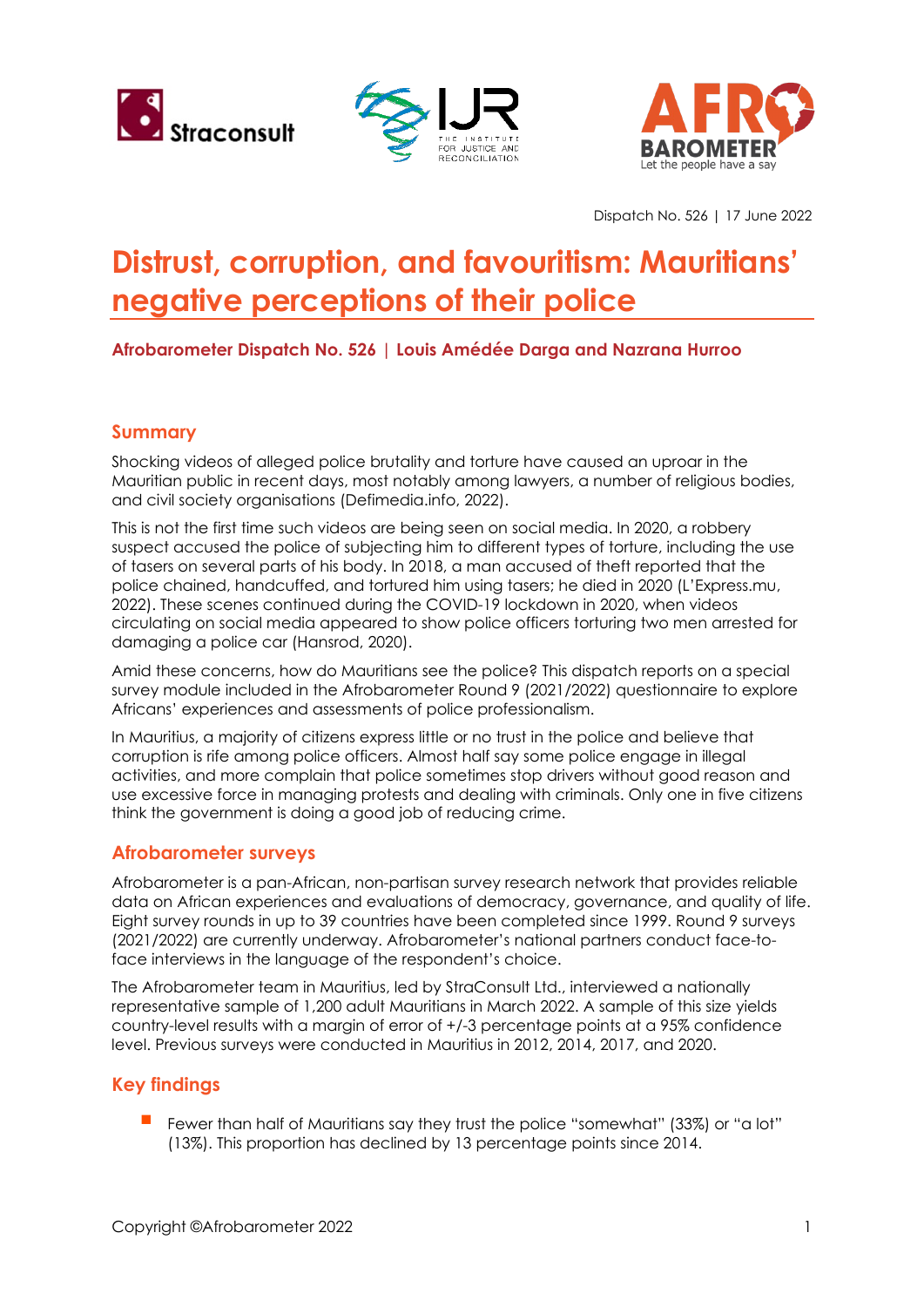

- One-quarter (24%) of adults believe that "most" or "all" police are corrupt, while fully two-thirds (67%) say "some of them" are involved in graft.
- Almost half (45%) of citizens say the police engage in criminal activities at least "sometimes," including 15% who believe this happens "often" or "always."
- A majority of citizens say the police at least "sometimes" stop drivers without good reason (64%) and use excessive force in managing protests (58%) and in dealing with criminals (63%).
- Only about four in 10 respondents (42%) say the police "often" or "always" operate in a professional manner and respect all citizens' rights.
	- o More than six in 10 (63%) say the police favour particular people, parties, or interests instead of operating in a neutral manner.
- But 88% consider it likely that the police will take reports of gender-based violence seriously.
- And more than six in 10 citizens (62%) say the government is justified in using the police and security forces to enforce public health mandates during a health emergency.
- One in four citizens (24%) say they felt unsafe walking in their neighbourhood at least once during the previous year. About one in 10 (11%) report having feared crime in their home.
- Only 9% of citizens say they requested police assistance during the previous year. However, more than half (58%) say they encountered the police in other situations, such as at checkpoints, during identity checks or traffic stops, or during an investigation.
	- o Among citizens who asked for assistance from the police, three-fourths (76%) say it was easy to get the help they needed, but 3% say they had to pay a bribe.
	- o Among those who encountered the police in other situations, 12% say they had to pay a bribe to avoid problems.
- **Delach 21% of respondents say the government is doing a good job of reducing crime.**

#### **Trust in the police**

Fewer than half of Mauritians say they trust the police "somewhat" (33%) or "a lot" (13%). The largest group (41%) express "just a little" trust in the police, while 12% say they don't trust the police "at all" (Figure 1).

Between 2014 and 2022, the share of respondents who say they trust the police "somewhat" or "a lot" has declined by 13 percentage points, from 59% to 46% (Figure 2).

Rural residents (16%) are more likely than their urban counterparts (10%) to say they trust the police "a lot." Trust decreases as lived poverty increases, ranging from 19% among economically better-off citizens to just 7% among those experiencing moderate or high levels of lived poverty (Figure 3).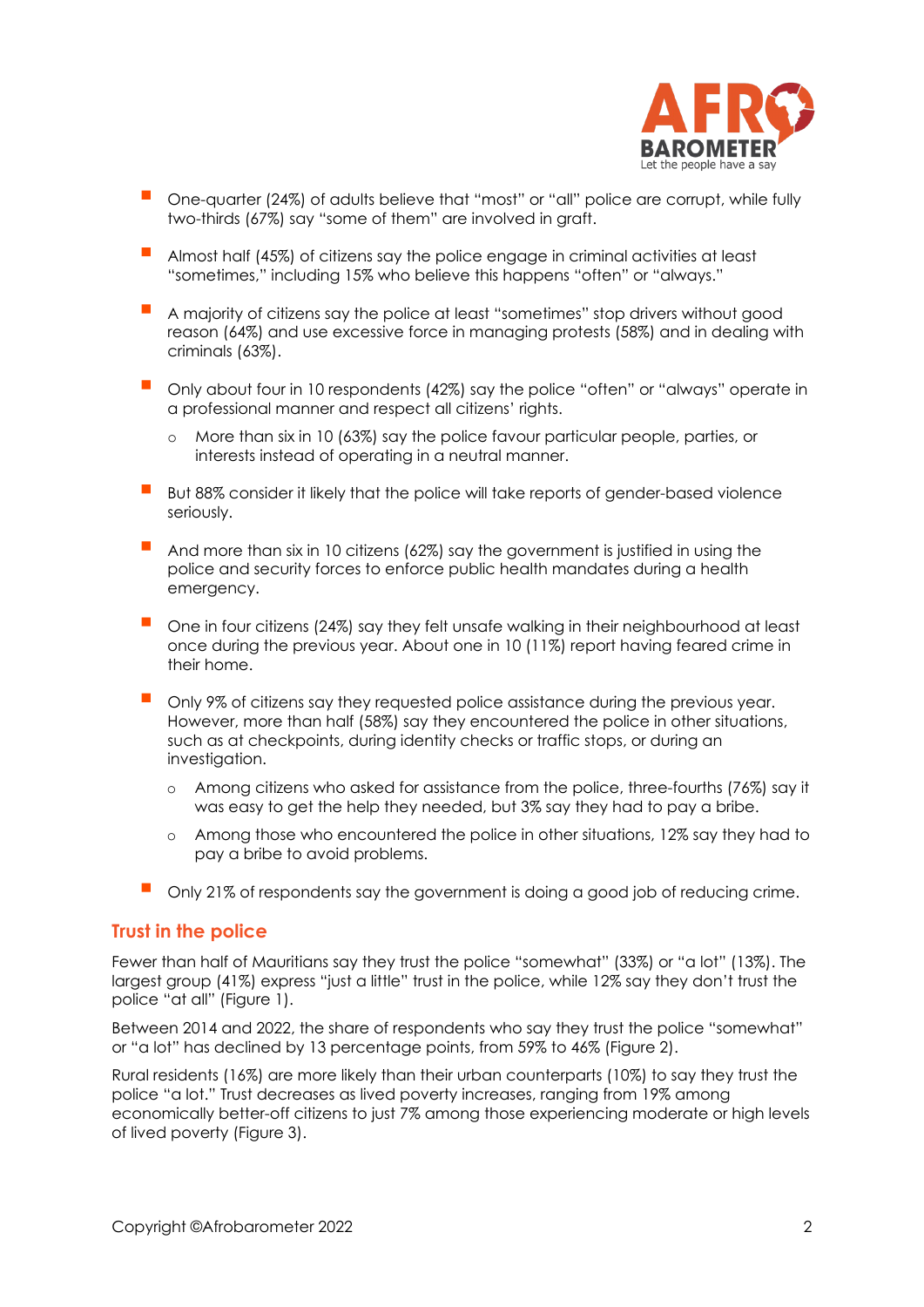



#### **Figure 1: Trust in the police** | Mauritius | 2022

*Respondents were asked: How much do you trust the police, or haven't you heard enough about them to say?* 





*Respondents were asked: How much do you trust the police, or haven't you heard enough about them to say?*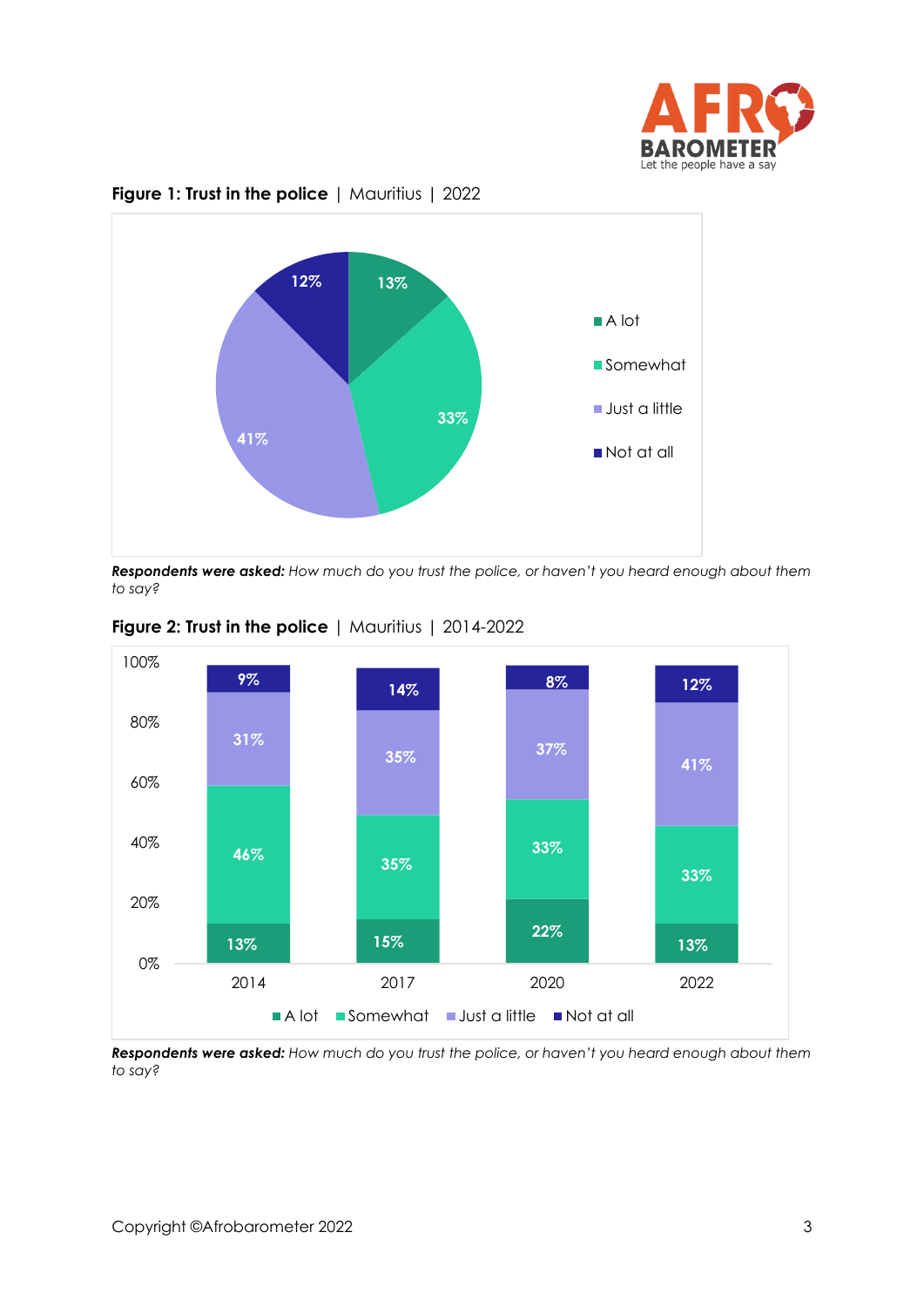





*Respondents were asked: How much do you trust the police, or haven't you heard enough about them to say? (% who say "a lot")*

### **Police corruption**

An overwhelming majority of citizens believe that there is corruption in the police force. Onefourth (24%) of respondents believe that "most" or "all" police are corrupt, while two-thirds (67%) say that "some" police officials are involved in corruption (Figure 4).

Perceptions that "most" or "all" police are corrupt are more common among men (26%) and those experiencing low lived poverty (30%) (Figure 5).



**Figure 4: Perceived corruption among the police** | Mauritius | 2022

*Respondents were asked: How many of the following do you think are involved in corruption, or haven't you heard enough about them to say: Police?*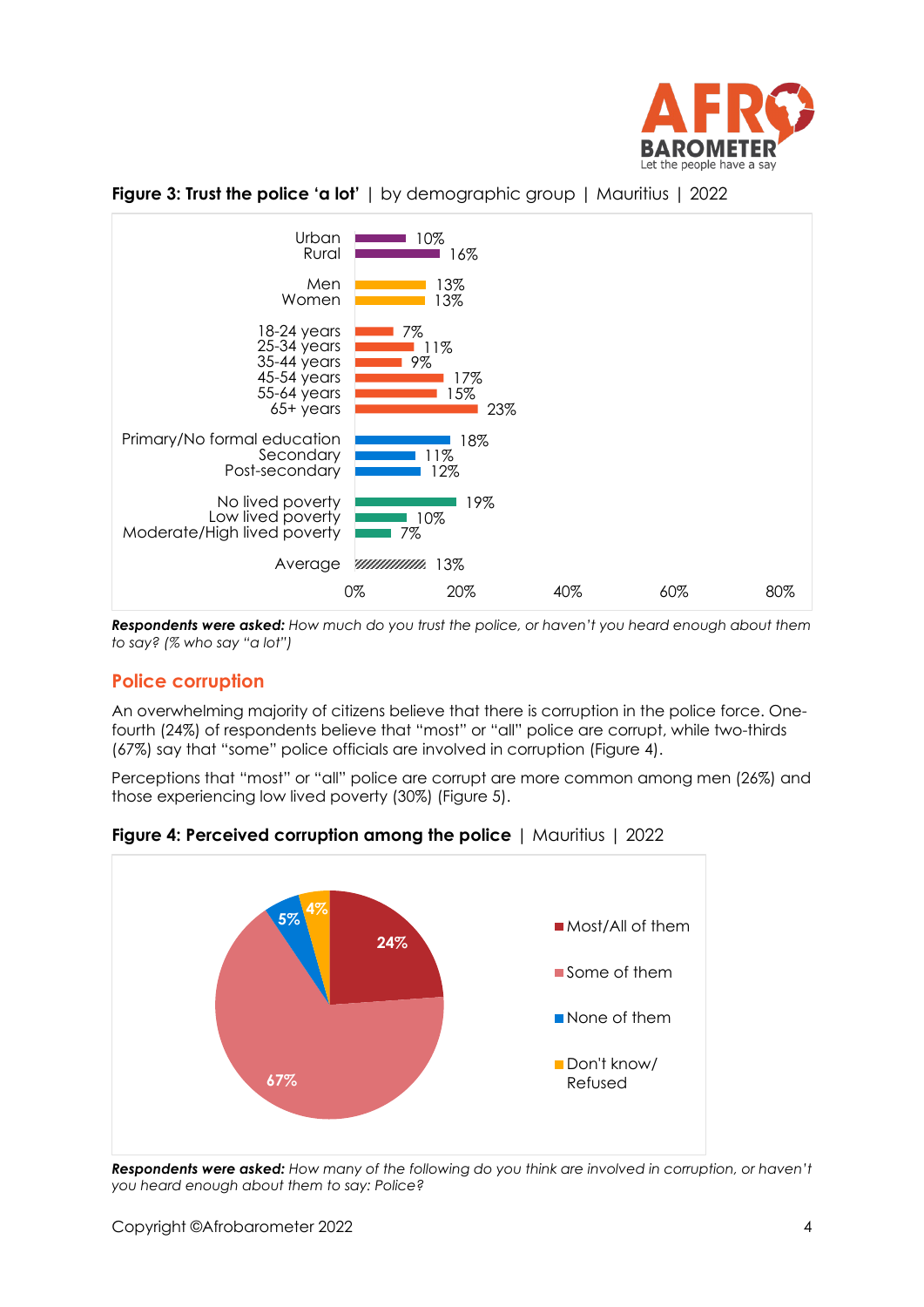



#### **Figure 5: Perception that most/all police are corrupt**  $|$  by demographic group | Mauritius | 2022

*Respondents were asked: How many of the following do you think are involved in corruption, or haven't you heard enough about them to say: Police? (% who say "most of them" or "all of them")*

Between 2017 and 2022, the proportion of respondents who say "most" or "all" police are corrupt has increased by 5 percentage points, from 19% to 24% (Figure 6).



### **Figure 6: Perceived police corruption** | Mauritius | 2017-2022

*Respondents were asked: How many of the following do you think are involved in corruption, or haven't you heard enough about them to say: Police?*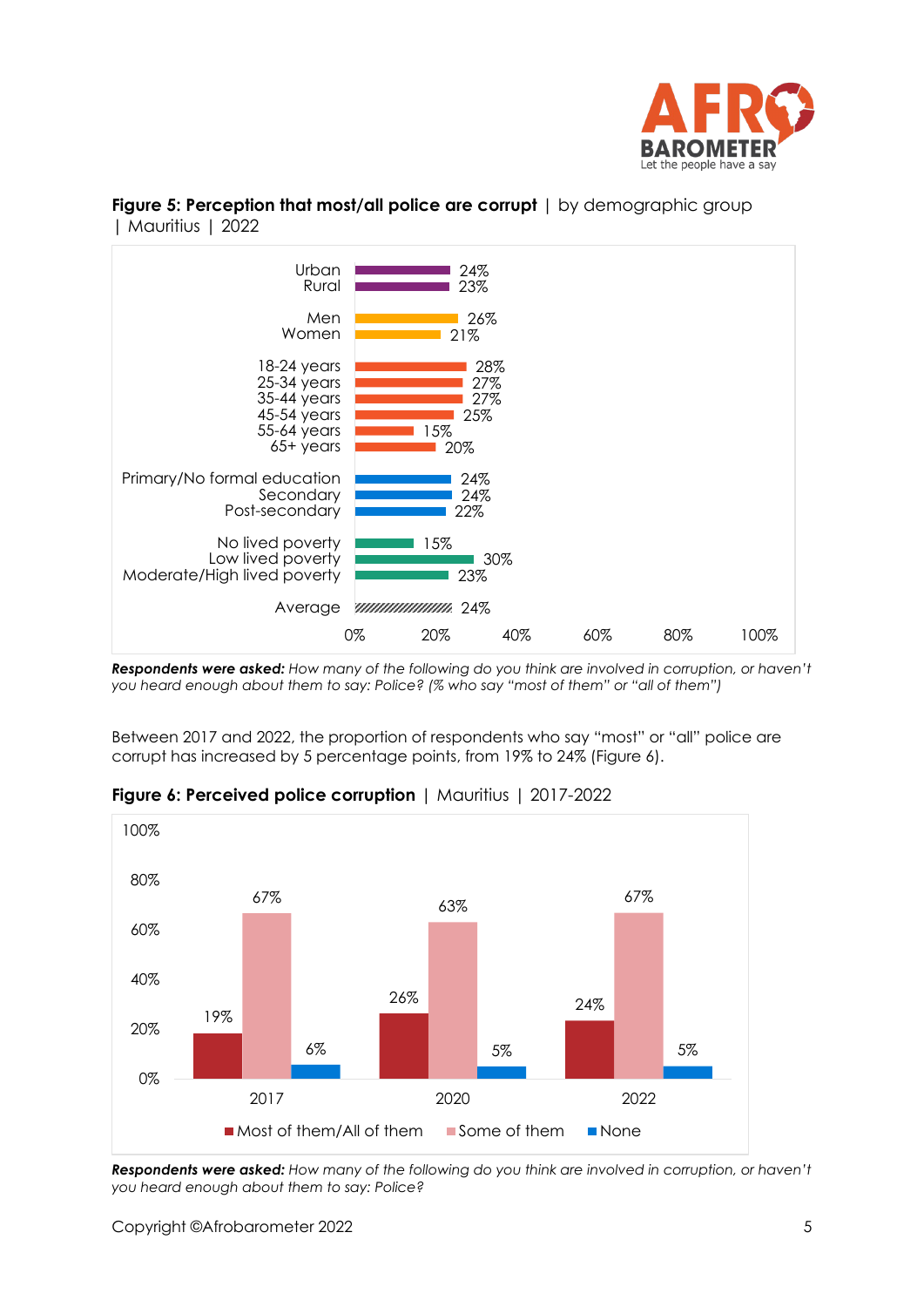

# **Police conduct**

In addition to expressing significant levels of distrust in the police, a majority of Mauritians say the police engage at least "sometimes" in a variety of improper practices (Figure 7).

Almost two-thirds of citizens say the police frequently (27% "often" or "always") or "sometimes" (37%) stop drivers without good reason.

More than six in 10 complain that the police often/always (21%) or "sometimes" (42%) use excessive force in dealing with criminals.

Almost six in 10 say the police routinely (17%) or "sometimes" (41%) use excessive force in managing public protests or demonstrations.

And almost half think the police often/always (15%) or "sometimes" (31%) engage in criminal activities.





*Respondents were asked: In your opinion, how often do the police in Mauritius: Stop drivers without good reason?*

*Use excessive force in managing protests or demonstrations?*

*Use excessive force when dealing with criminals?*

*Engage in criminal activities?*

Only about four in 10 Mauritians say the police "often" (29%) or "always" (13%) operate in a professional manner and respect all citizens' rights. The largest proportion (40%) say this happens "sometimes," while 17% believe that such conduct is rare or never happens (Figure 8).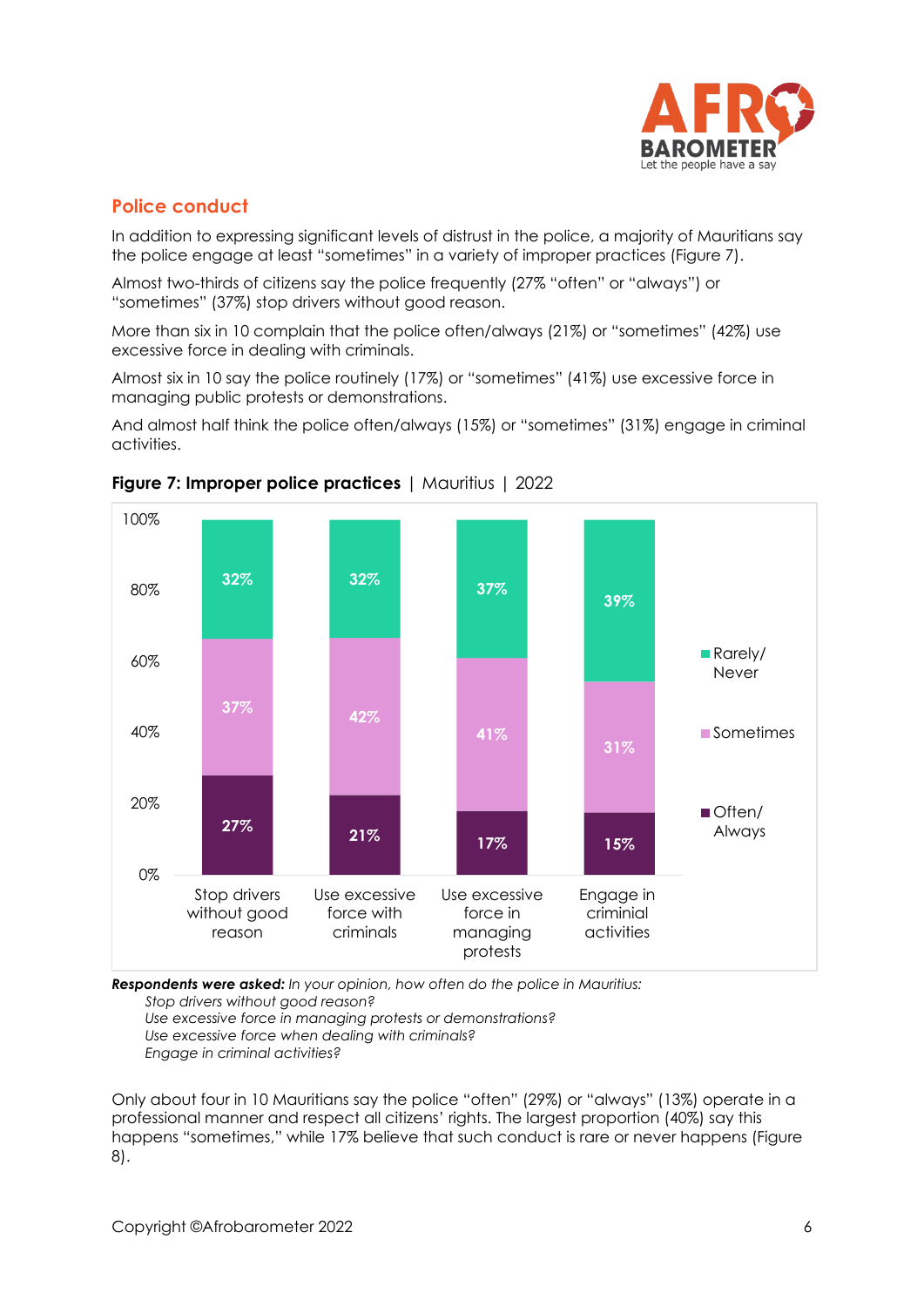



**Figure 8: Do the police act professionally and respect citizens' rights?** | Mauritius | 2022

*Respondents were asked: In your opinion, how often do the police in Mauritius operate in a professional manner and respect the rights of all citizens?*

Despite these concerns, six in 10 citizens (62%) say the government is justified in using the police and security forces to enforce public health mandates during a health emergency like the COVID-19 pandemic. However, the proportion of Mauritians who disapprove of this practice has increased by 15 percentage points since 2020 (Figure 9).



**Figure 9: Should government use police and security forces to enforce public health mandates?** | Mauritius | 2020-2022

*Respondents were asked: When the country is facing a public health emergency like the COVID-19*  pandemic, do you agree or disagree that it is justified for the government to temporarily limit *democracy or democratic freedoms by taking the following measures: Using the police and security forces to enforce public health mandates like restrictions on public gatherings and wearing face masks?*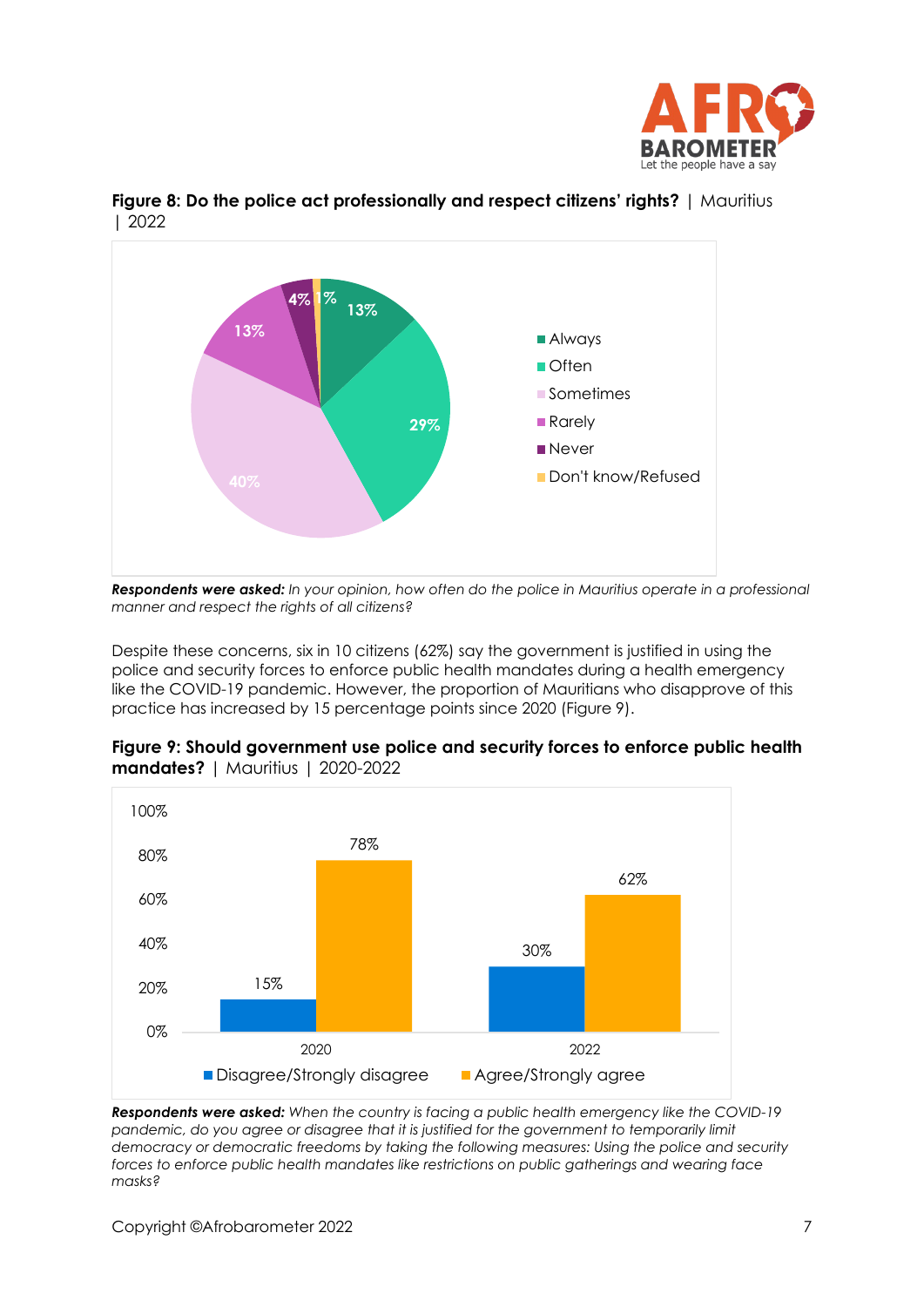

One area in which most Mauritians trust their police to act responsibly is gender-based violence (GBV): Almost nine out of 10 citizens (88%) say the police are "very likely" (48%) or "somewhat likely" (40%) to take reported cases of rape, domestic abuse, and other GBV seriously (Figure 10).

This confidence is high across key demographic groups, though somewhat lower in cities (83%) than in rural areas (92%) (Figure 11).





*Respondents were asked: If a woman in your community goes to the police to report being a victim of gender-based violence, for example, to report a rape or report being physically abused by her husband, how likely or unlikely is it that her case will be taken seriously by the police?* 





*Respondents were asked: If a woman in your community goes to the police to report being a victim of gender-based violence, for example, to report a rape or report being physically abused by her husband, how likely or unlikely is it that her case will be taken seriously by the police? (% who say "somewhat likely" or "very likely")*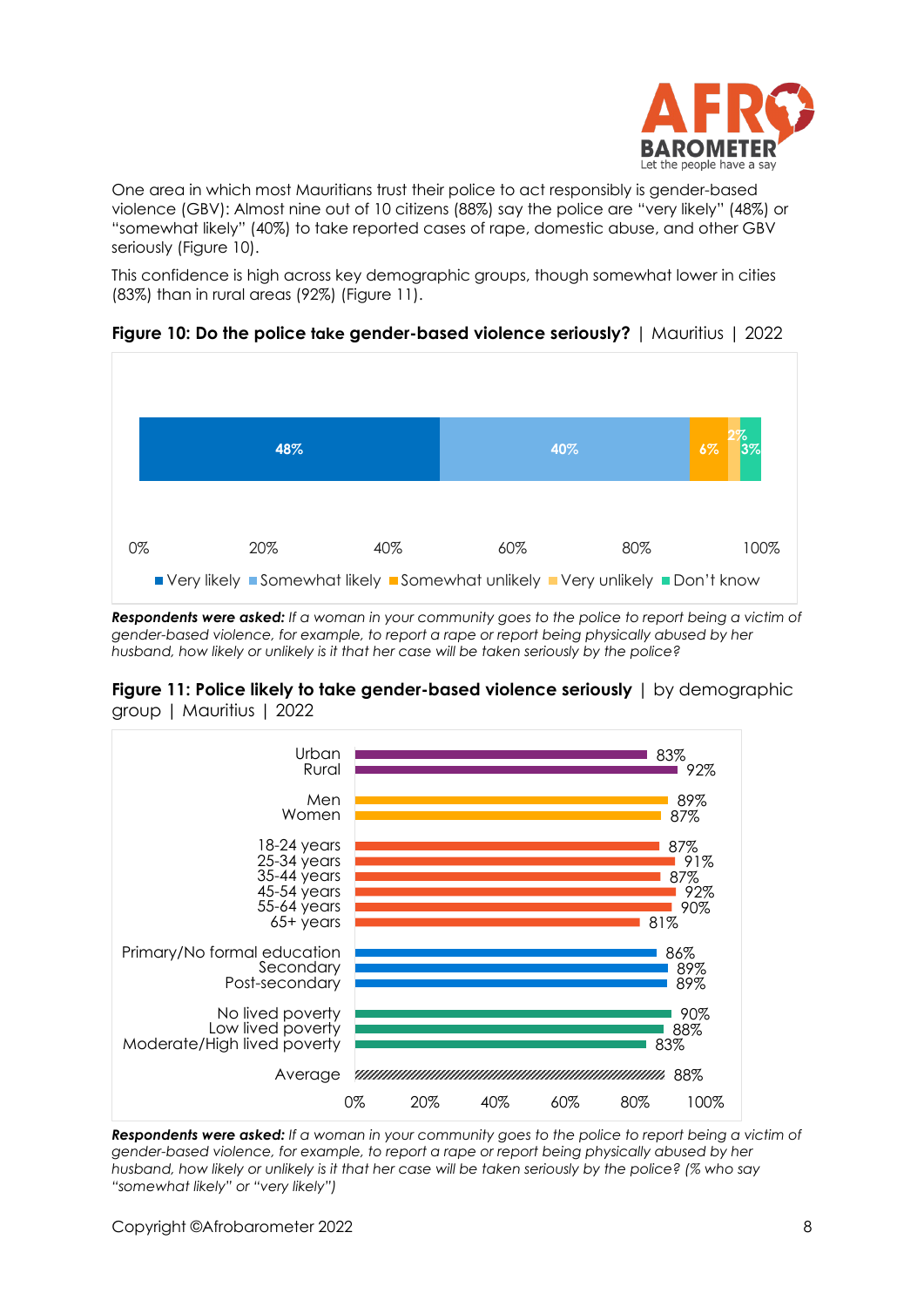

# **Favouritism by the police**

Mauritians score their police poorly on their autonomy as a neutral body. More than six in 10 citizens (63%) say the police favour particular people, parties, or interests, while only 34% believe that the police perform their duties as a neutral body, guided by law (Figure 12).

Men (66%) and poorer citizens (72%) are more likely than women (60%) and economically well-off citizens (53%) to say that the police engage in favouritism (Figure 13).



**Figure 12: Perceived favouritism by the police** | Mauritius | 2022

*Respondents were asked: For each of the following institutions, please tell me whether you think it performs its duties as a neutral body guided by law, or would you say it makes decisions that favour certain people, parties, or interests, or haven't you heard enough to say: The police?*





*Respondents were asked: For each of the following institutions, please tell me whether you think it performs its duties as a neutral body guided by law, or would you say it makes decisions that favour certain people, parties, or interests, or haven't you heard enough to say: The police? (% who say the police "favour particular people, parties, or interests)*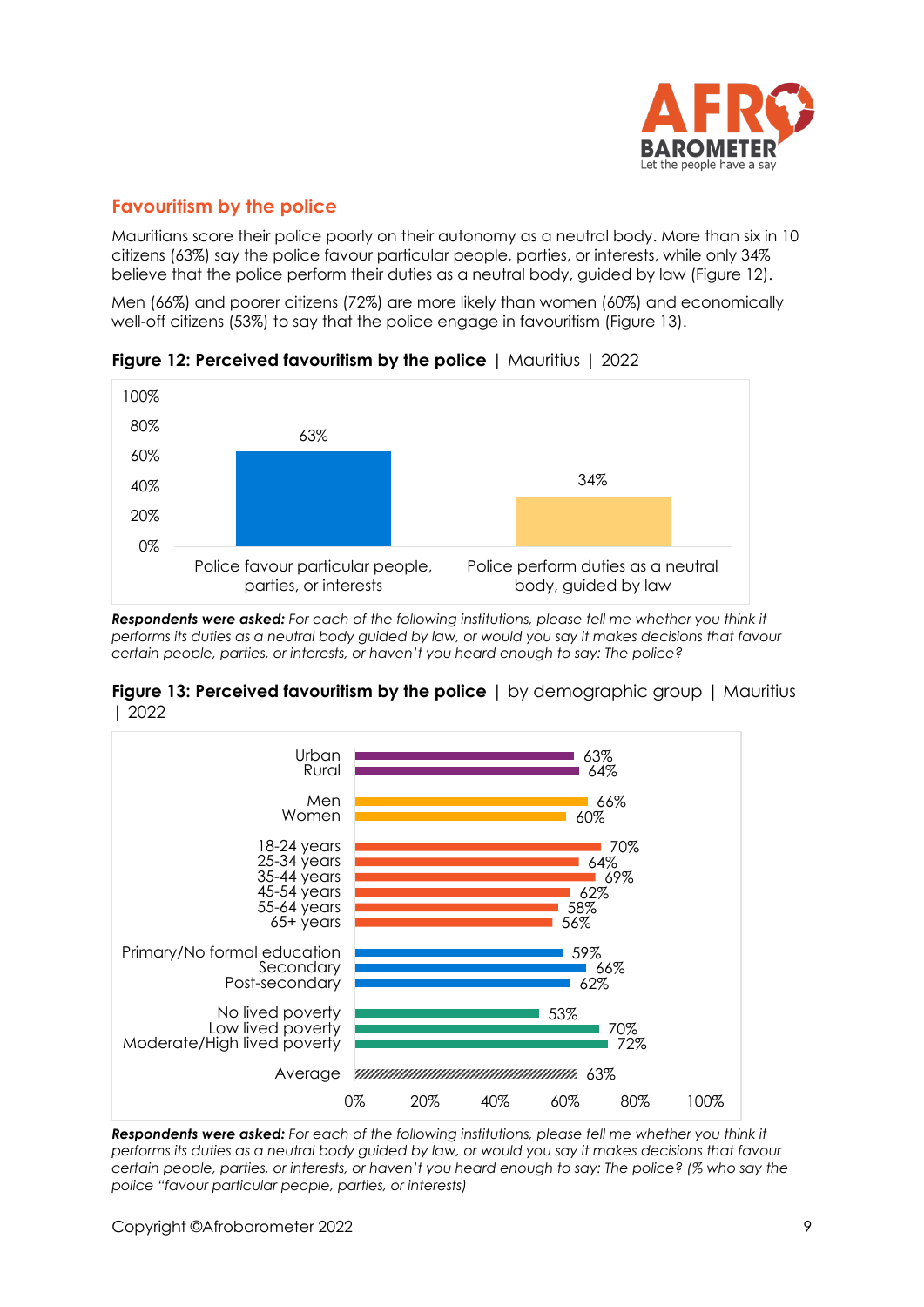

## **Sense of security**

Despite concerns about the police, survey responses indicate that most citizens do feel safe in their country (Figure 14). Three-fourths (74%) of Mauritians say they did not feel unsafe walking in their neighbourhood during the previous year, while one in four say they experienced such insecurity "just once or twice" (16%) or more often (10%).

About one in 10 respondents (11%) say they feared crime in their home at least once during the previous year, while 88% say they did not.



**Figure 14: Insecurity and fear of crime** | Mauritius | 2022

*Respondents were asked: Over the past year, how often, if ever, have you or anyone in your family: Felt unsafe walking in your neighbourhood? Feared crime in your own home?* 

> Do your own analysis of Afrobarometer data – on any question, for any country and survey round. It's easy and free at www.afrobarometer.org/online-data-analysis.

# **Police/security presence**

In Mauritius, Afrobarometer field teams found police stations in or within easy walking distance of about half (49%) of the enumeration areas (EAs) they visited (Figure 15). They saw police officers or police vehicles in 54% of the EAs. They found customs checkpoints in just 1% of visited EAs, and other signs of security-related activity were not found at all, including soldiers or other military, roadblocks by the police or army, and roadblocks by private security or the local community.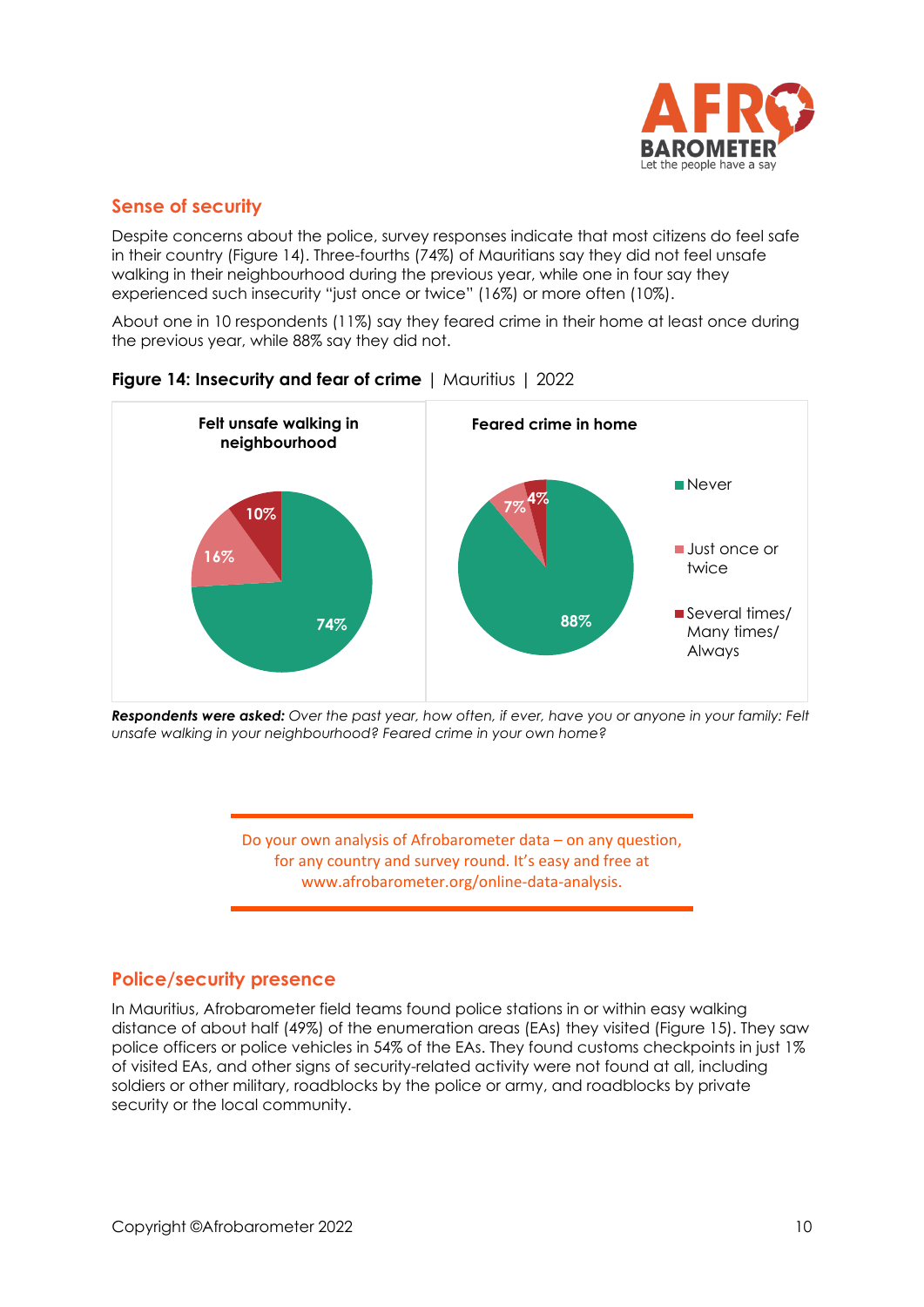

#### **Figure 15: Presence of police/security |** Mauritius| 2022



#### *Survey enumerators were asked:*

*Are the following facilities present in the enumeration area (EA) or in easy walking distance: Police station?*

*In the EA, did you (or any of your colleagues) see: Any police officers or police vehicles? Any soldiers or army vehicles? Any roadblocks set up by police or army? Any customs checkpoints? Any roadblocks or booms set up by private security providers or by the local community?*

#### **Encounters with the police**

How often do Mauritians encounter the police in their daily lives?

Only about one in 10 respondents (9%) say they requested police assistance during the previous year, while more than six times as many (58%) say they encountered the police in other situations, such as at checkpoints, during identity checks or traffic stops, or during an investigation (Figure 16).



#### **Figure 16: Contact with the police** | Mauritius | 2022

#### *Respondents were asked:*

*In the past 12 months, have you requested assistance from the police?* 

In the past 12 months, how often have you encountered the police in other situations, like at *checkpoints, during identity checks or traffic stops, or during an investigation?*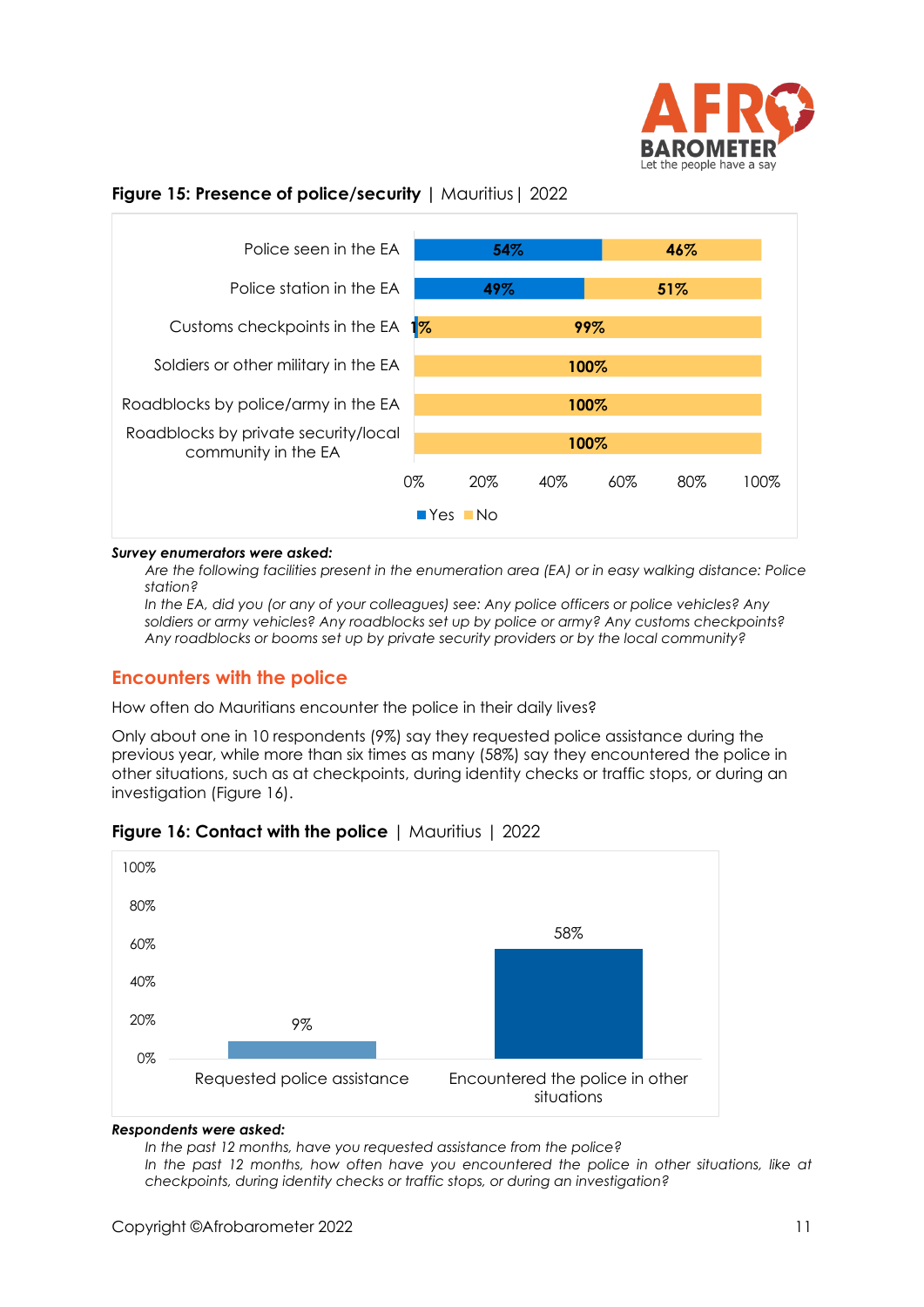

Among citizens who asked for help from the police, almost a quarter (23%) say it was "difficult" (18%) or "very difficult" (5%) to get the assistance they needed. But the overwhelming majority say it was "easy" (65%) or "very easy" (11%) (Figure 17).



**Figure 17: Ease of obtaining police assistance** | Mauritius | 2022

Among those who asked for help from the police, 3% say they had to pay a bribe, give a gift, or do a favour for a police officer in order to get the assistance they needed (Figure 18).



**Figure 18: Paid a bribe to obtain police assistance** | Mauritius | 2022

*Respondents were asked: In the past 12 months, have you requested assistance from the police? (If "yes":] How often, if ever, did you have to pay a bribe, give a gift, or do a favour for a police officer in order to get the assistance you needed? (Respondents who did not request police assistance during the previous year are excluded.)*

Bribe payment was more common among those who encountered the police in other situations, such as checkpoints, during identity checks or traffic stops, or during an

*Respondents were asked: In the past 12 months, have you requested assistance from the police? [If yes:] How easy or difficult was it to obtain the assistance you needed? (Respondents who did not request police assistance are excluded.)*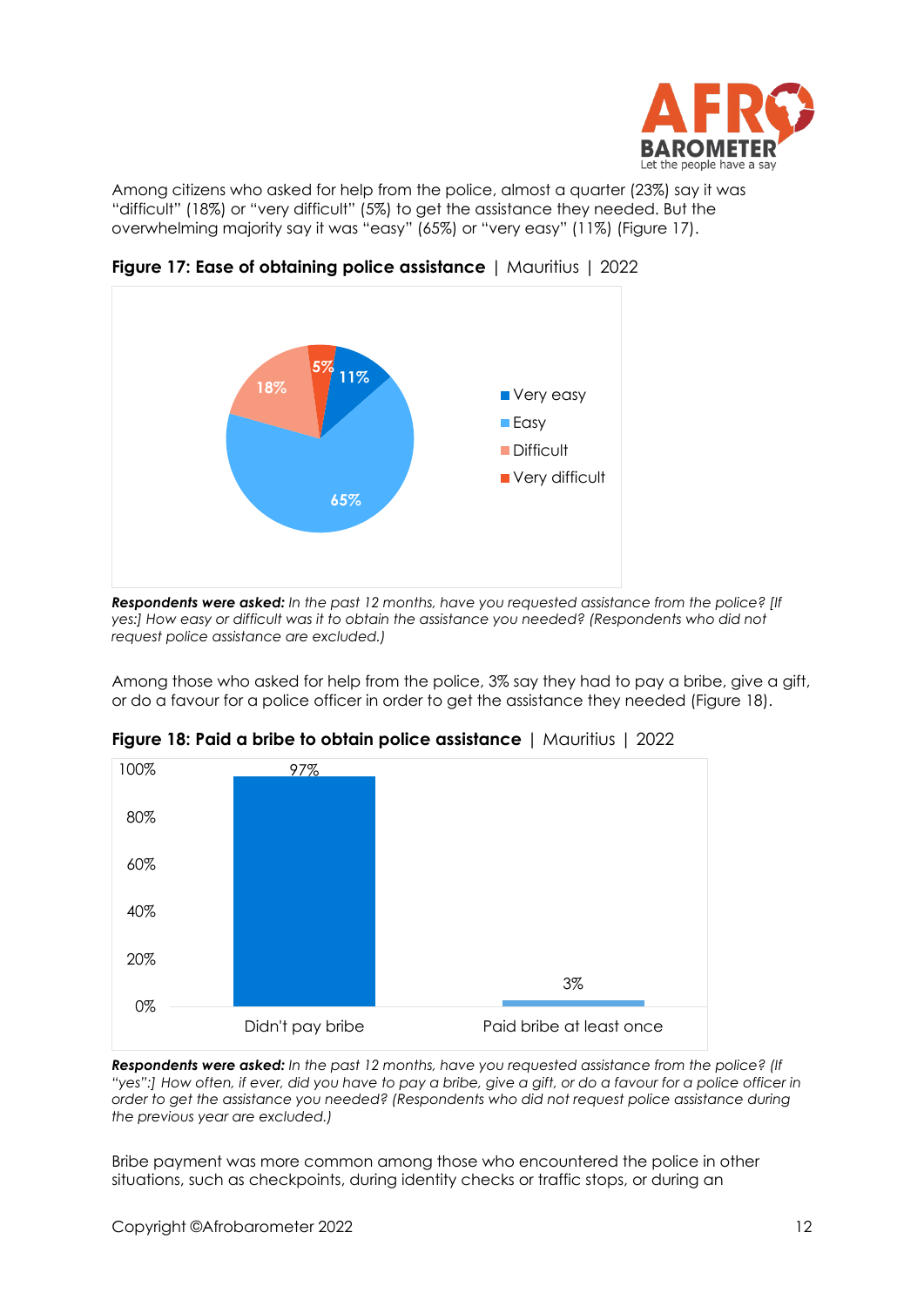

investigation: 3% say they paid a bribe "a few times" or "often," and 9% say they did so "once or twice" (Figure 19).



**Figure 19: Paid a bribe to avoid problems with the police** | Mauritius | 2022

*Respondents were asked: In the past 12 months how often have you encountered the police in other*  situations, like at checkpoints, during identity checks or traffic stops, or during an investigation? [If yes:] *And how often, if ever, did you have to pay a bribe, give a gift, or do a favour for a police officer in order to get the assistance you needed?*

# **Government performance on reducing crime**

Even if most Mauritians generally feel safe, only one in five (21%) think the government is doing "fairly well" or "very well" at reducing crime, while 78% say it's doing a poor job. Public approval of the government's anti-crime efforts has been consistently low and has declined by 7 percentage points since 2017 (Figure 20).



#### **Figure 20: Government performing well on crime reduction** | Mauritius | 2014-2022

*Respondents were asked: How well or badly would you say the current government is handling reducing crime, or haven't you heard enough to say? (% who say "fairly well" or "very well")*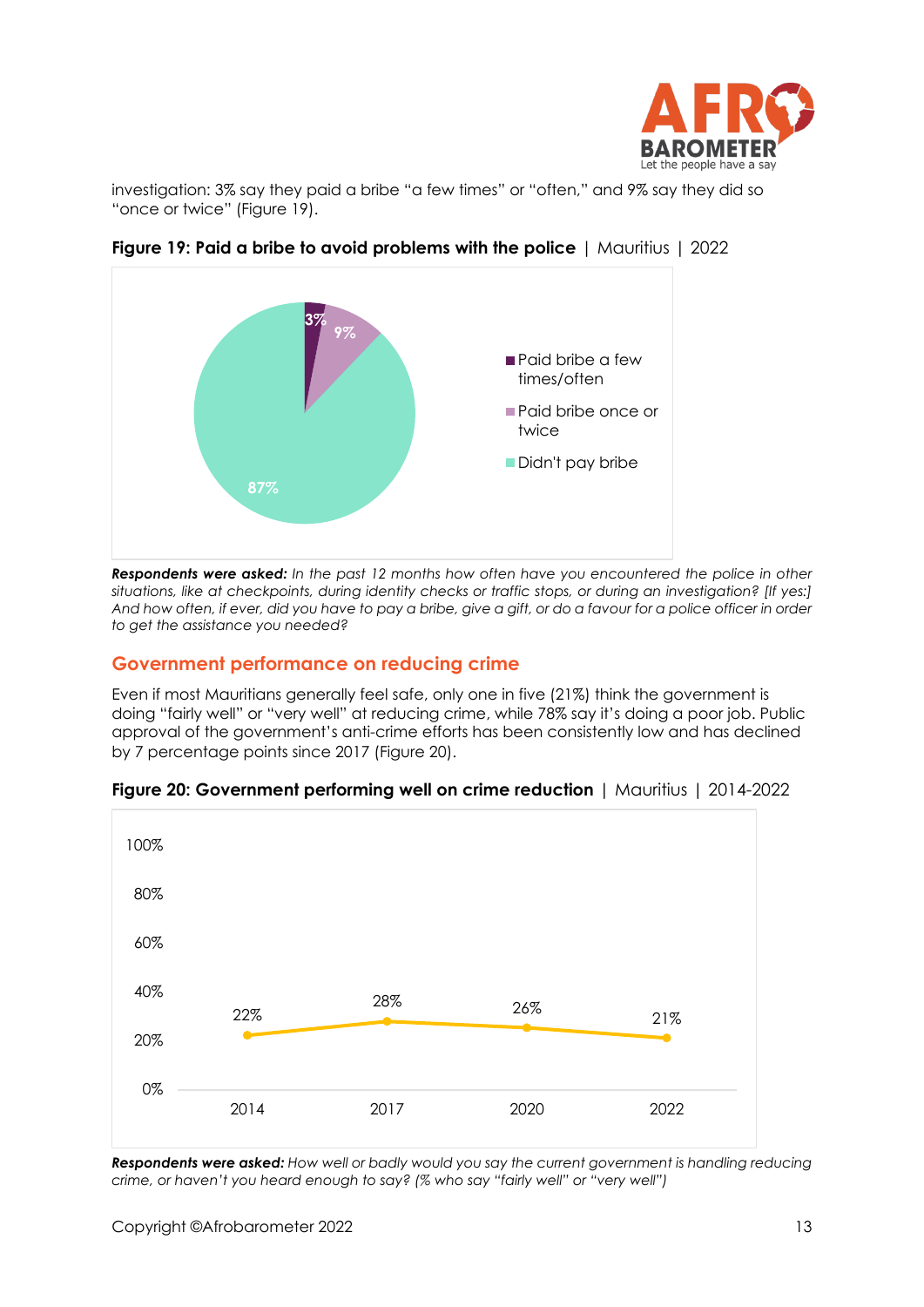

# **Conclusion**

When news reports and social media allege police abuses, the Mauritian police do not have a large reservoir of public trust and goodwill to draw on. Too many citizens express little or no trust, think police officers are corrupt, and see them as failing to operate professionally and evenhandedly.

This represents a major challenge for the government, whose performance rating on reducing crime continues to be abysmal.